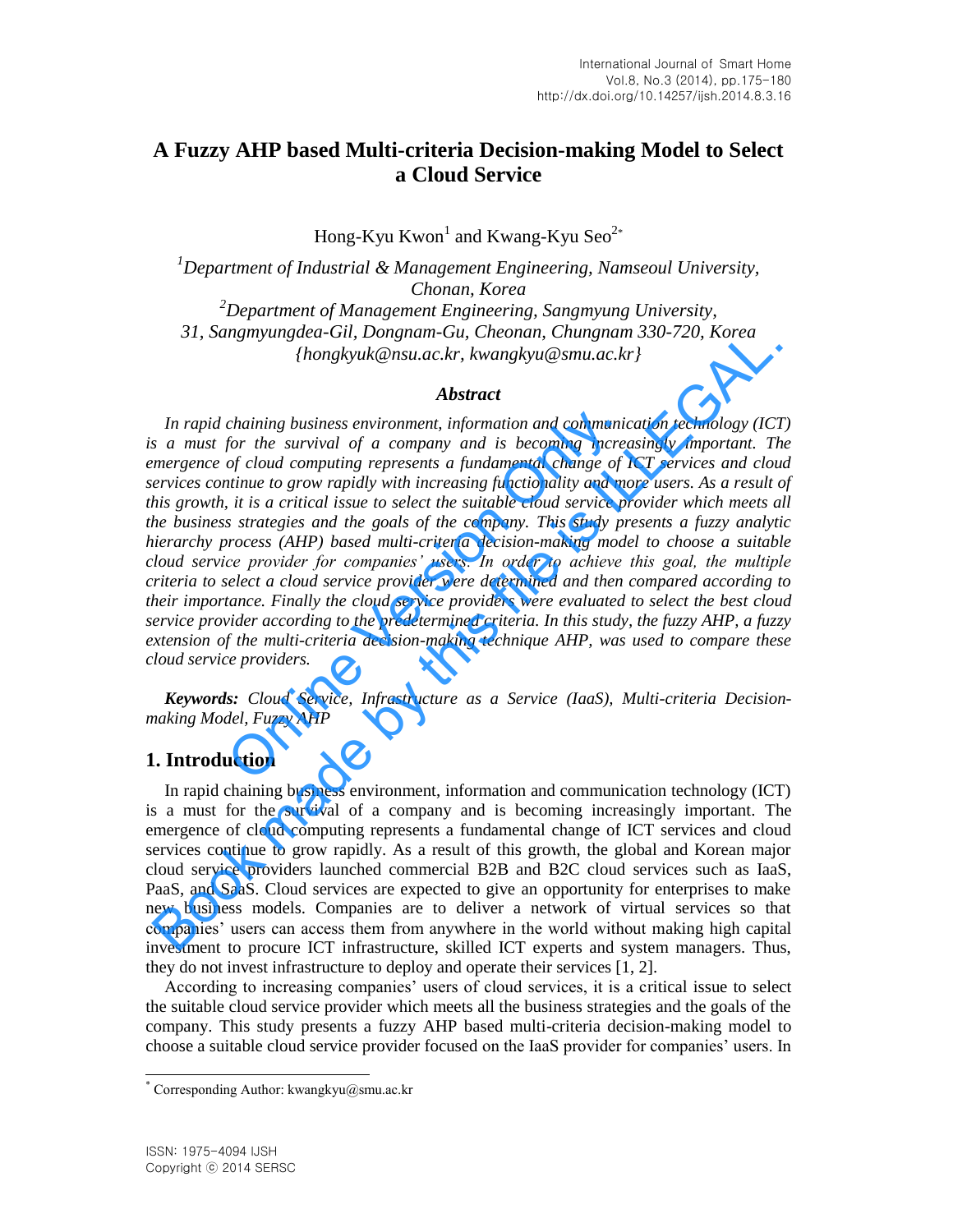order to achieve this goal, the multiple criteria to select a cloud service provider were determined and then compared according to their importance. Finally the candidate IaaS providers as cloud service providers were evaluated to select the best IaaS provider according to the predetermined criteria [1].

Conventional AHP that requires the selection of arbitrary values in pairwise comparison may not be sufficient and uncertainty should be considered in some or all pairwise comparison values [3]. The fuzzy AHP should be more appropriate and effective than conventional AHP in real practice where an uncertain pairwise comparison environment exists. Therefore the fuzzy AHP is used to select best the IaaS provider as a fuzzy extension of the multi-criteria decision-making technique AHP in this study.

# **2. Research Background**

This chapter describes the analytic hierarchy process (AHP) and set theory briefly which are basic theories of fuzzy AHP.

## **2.1. Analytic Hierarchy Process (AHP)**

An analytic hierarchy process (AHP) was first proposed by Saaty, and it is one of the most commonly used methods for solving multiple-criteria decision-making (MCDM) problems in political, economic, social and management sciences [4]. Using AHP, opinions and evaluations of experts can be integrated, and a complex problem can be devised into a simple hierarchy system with higher levels to lower ones. ic Hierarchy Process (AHP)<br>tic hierarchy process (AHP) was first proposed by Saaty, a<br>used methods for solving multiple-criteria decision-making<br>conomic, social and management sciences [4]. Using<br>of experts can be integrat **2. Research Background**<br>This chapter describes the analytic hierarchy process (AHP) and set theory briefly whic<br>re basic theories of fuzzy AHP.<br> **A.I. Analytic Hierarchy Process (AHP)**<br> **A.I. Analytic hierarchy process (** 

The application of AHP to a complex problem involves six essential steps [5, 6]:

(1) Define the unstructured problem and state clearly the objectives and outcomes.

(2) Decompose the complex problem into a hierarchical structure with decision elements (criteria and alternatives).

(3) Employ pairwise comparisons among decision elements and form comparison matrices.

(4) Use the eigenvalue method to estimate the relative weights of decision elements.

(5) Check the consistency property of matrices to ensure the judgments of decision makers are consistent.

(6) Aggregate the relative weights of decision elements to obtain an overall rating for the alternatives.

# **2.2. Fuzzy Set Theory**

Fuzzy set theory is introduced to solve problems involving the absence of sharply defined criteria by Zadeh [7]. If uncertainty (fuzziness) of human decision-making is not taken into account, the results can be misleading. Fuzzy theory is used to solve uncertainty (fuzziness) of human decision-making problems, and it has been applied in a variety of fields.

Fuzzy set theory has evolved in various directions, and one of distinct direction of them is dealing with fuzzy sets as mathematical objects subject to the linguistic method. The underlying logic of linguistic method is that the truth-values are fuzzy sets and the rules of inference are approximate rather than exact [8].

A triangular fuzzy number, a special case of a trapezoidal fuzzy number, is very popular in fuzzy applications. As shown in Figure 1(a), the triangular fuzzy number  $\tilde{M}$  is represented by *(a, b, c)*, and the membership function is defined as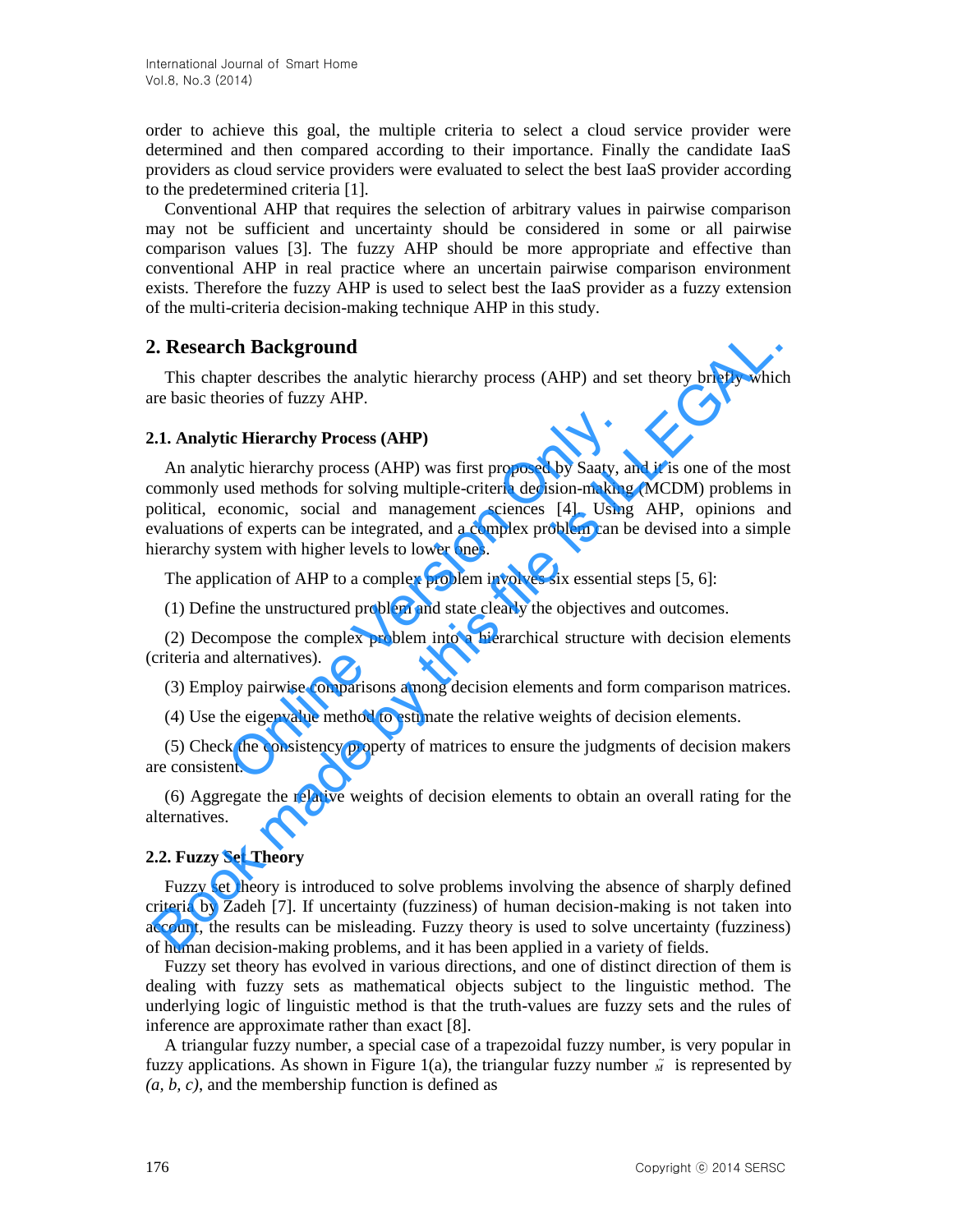$$
\mu_{\tilde{M}}(x) = \begin{cases}\n\frac{x-a}{b-a}, a \le x \le b \\
\frac{c-x}{c-b}, b \le x \le c \\
0, \quad \text{otherwise}\n\end{cases}
$$

with  $-\infty < a \leq b \leq c < \infty$ .

An important concept of fuzzy sets is the  $\alpha$ -cut. The  $\alpha$ -cut of a fuzzy number  $\tilde{M}$  is the crisp set  $\tilde{M}$  that contains all the elements of the universal set *U* whose membership grades in  $\tilde{M}$  are greater than or equal to the specified value of  $\alpha$ , as shown in Figure 1(b).



# **Figure 1. Triangular Fuzzy Number: (a) Membership Function of a Triangular**  Fuzzy Number  $\tilde{M} = (a, b, c),$  (b)  $\alpha$ -cut of a Triangular Fuzzy Number  $\tilde{M}$

## **3. The Proposed Multi-criteria Decision-making Model**

This chapter presents the construction of hierarchy model, the application of fuzzy AHP and the results of the best IaaS provider selection.

#### **3.1. Construction of a Hierarchy Model**

In the first part of this study, the most important factors for evaluating traditional ICT providers and for evaluating cloud service providers, especially IaaS providers, are examined. After a detailed review of the literature and interviews with domain experts, the three criteria such as provider, service and support perspectives and the 8 sub-criteria according to three criteria are identified as shown in Table 1 [1, 2].

| Criteria     | Provider perspective                                    | Service perspective                                                                    | Support perspective                                 |
|--------------|---------------------------------------------------------|----------------------------------------------------------------------------------------|-----------------------------------------------------|
| Sub-criteria | Service provider's<br>name recognition<br>Service price | Service availability<br>Service performance<br>Service scalability<br>Service security | Service Level Agreement<br>(SLA)<br>Service support |
|              |                                                         |                                                                                        |                                                     |

**Table 1. Criteria for Decision-Making Model** 

The constructed hierarchy model for decision-making is also presents in Figure 2.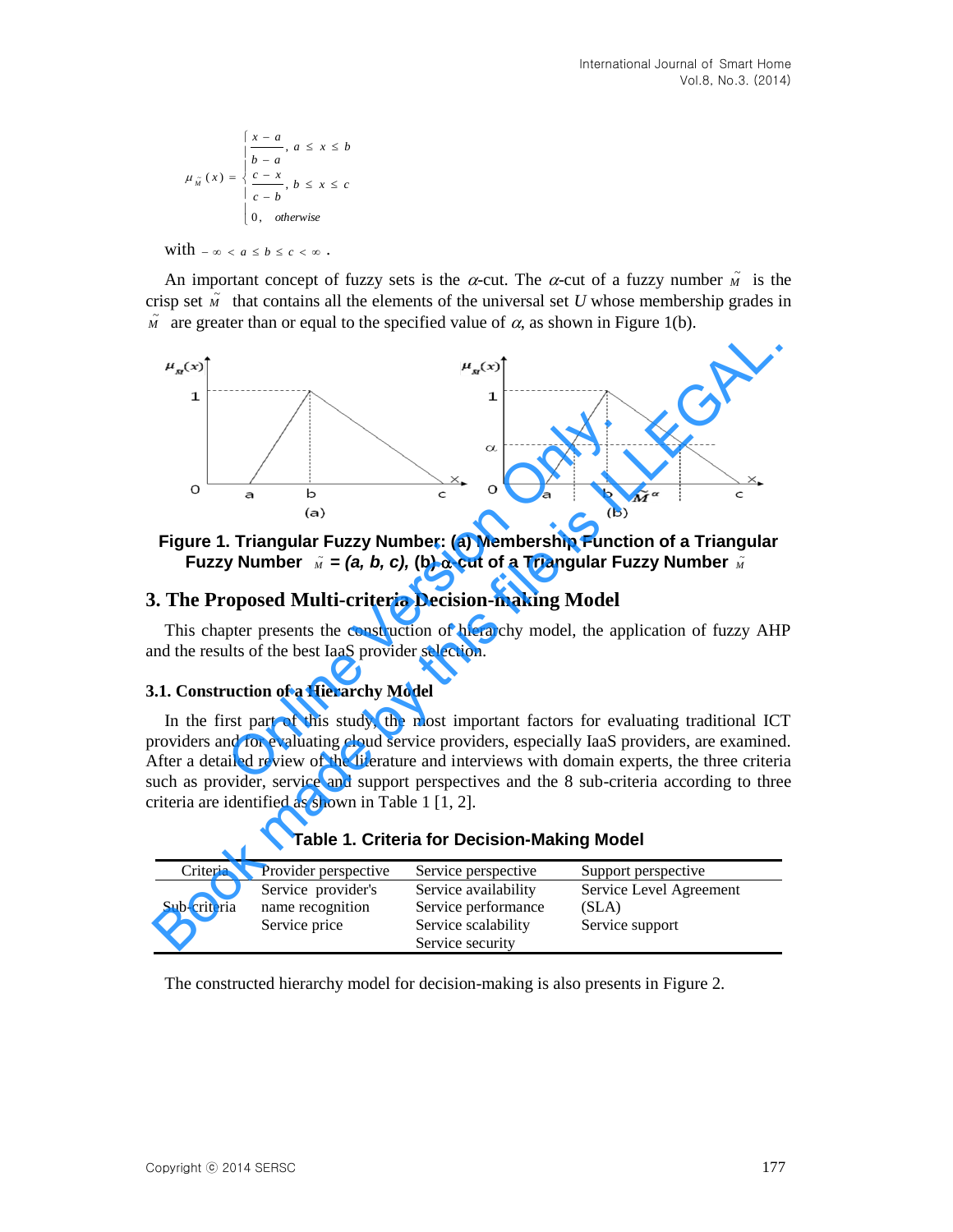

**Figure 2. The Constructed Hierarchy Model for Decision-Making** 

#### **3.2. Application FAHP and the Result of IaaS Provider Selection**

Fuzzy AHP is used to generate the weighting of the three criteria perspectives and the weighting of the performance indicators. Fuzzy AHP has the following six steps [6]:

Step 1: Construct the hierarchical structure with decision elements (*e.g.*, criteria and detailed criteria). Each decision maker is asked to express relative importance of two decision elements in the same level (*e.g.*, two criteria) by a nine-point scale. Collect the scores of pairwise comparison, and form pairwise comparison matrices for each of the n decision makers. In is used to generate the weighting of the three criteri<br>of the performance indicators. Fuzzy AHP has the following<br>Construct the hierarchical structure with decision elementa). Each decision maker is asked to express re Figure 2. The Constructed Hierarchy Model for Decision-Making<br>
1.2. Application FAHP and the Result of IaaS Provider Selection<br>
Fuzzy AHP is used to generate the weighting of the three criteria perspectives and the<br>
beigh

Step 2: Analyze consistency. The priority of the elements can be compared by the computation of eigenvalues and eigenvectors. The consistency property of the matrix is then checked to ensure the consistency of judgments in the pairwise comparison.

Step 3: Construct fuzzy positive matrices. The scores of pairwise comparison are transformed into linguistic variables, which are represented by positive triangular fuzzy numbers.

Step 4: Calculate the fuzzy weights of decision elements using the Lambda–Max method [9]

Step 5: Integrate the opinions of decision makers. Geometric average is applied to combine the fuzzy weights of decision makers.

Step 6: Obtain final ranking.

To determine the importance of the three criteria and the 8 sub-criteria, a nine-point scale is used in the questionnaires to collect experts' opinions. Fifteen experts are asked to fill out the first questionnaire and they calculate the weight according to their importance.

Next we compared the five IaaS providers according to the predetermined importance of criteria calculated by fuzzy AHP. In this study, we use the expert choice 11.5 [10] to compare and choose the best IaaS provider.

The final results of importance of criteria and sub-criteria and the optimal IaaS provider selection present in Figure 3.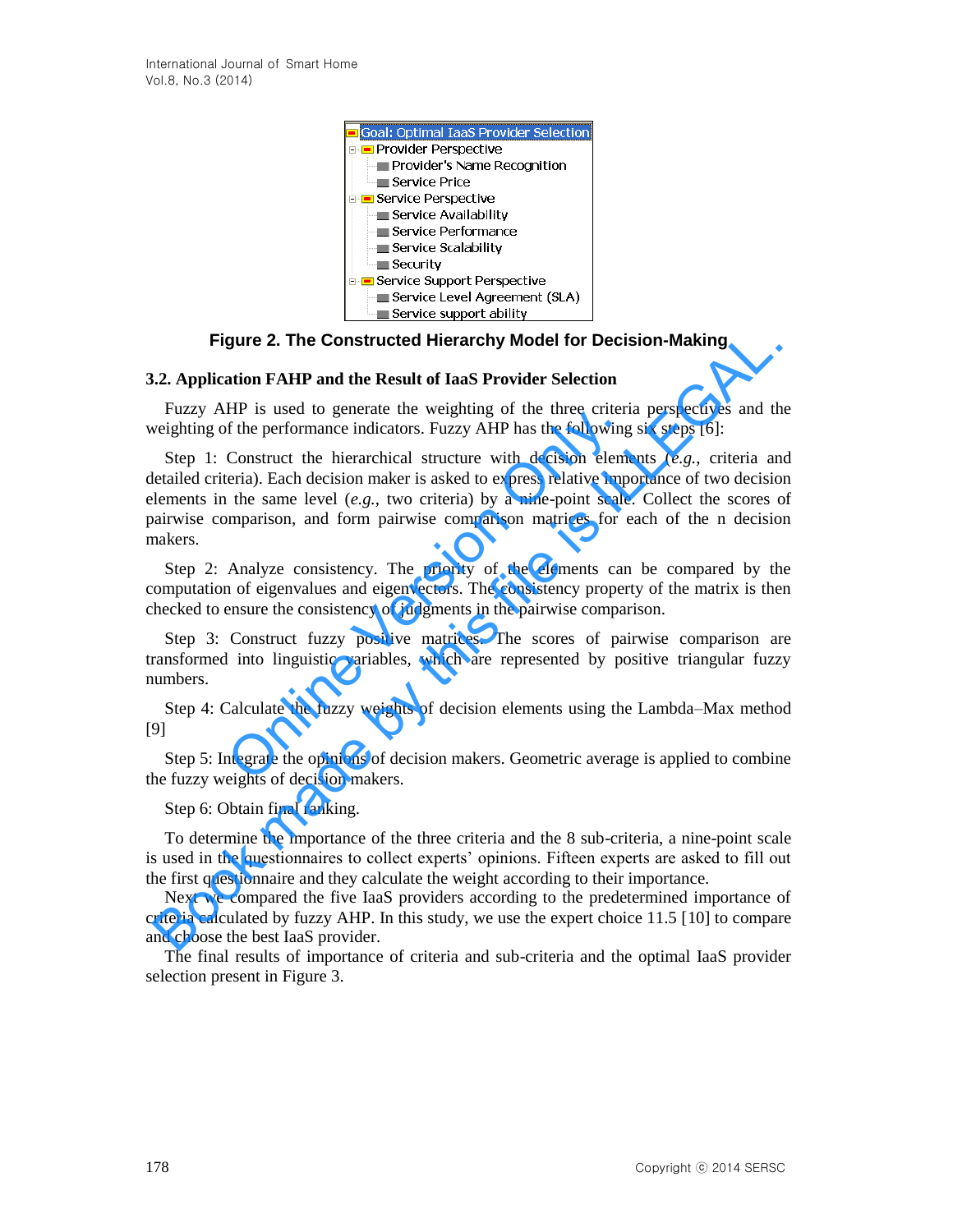

**Figure 3. The Final Results of the Best IaaS Provider Selecti**on

The service perspective (0.496) has the highest weighting. This indicates that providing services to users should be stressed by IaaS selectors of companies. As shown in Figure IaaS provider 1 was selected as the best IaaS provider with 0.239 finally.

## **4. Conclusions**

This paper proposed the fuzzy AHP based decision-making model to select a suitable cloud service provider focused on the IaaS provider for companies' users. The three criteria such as provider, service and support perspectives for decision-making were identified and the hierarchy model was also constructed. And then, the importance of three criteria and 8 sub-criteria were determined by fuzzy AHP. **Example 12 CONFTERT CONFORTMLET ASSES**<br> **Example 13. The Final Results of the Best laaS Provide**<br>
ice perspective (0.496) has the highest weighting. This is<br>
users should be stressed by IaaS selectors of companies. A<br>
w

The results show that service perspective has the highest weighting. This indicates that providing services to users should be stressed by IaaS selectors of companies. The IaaS providers were selected to evaluate for the proposed model. In this study, we compared the five IaaS providers which are domestic and international providers and serviced in Korean cloud service market. The proposed IaaS provider selection methodology was applied successfully. **Example 1**<br> **Example the Appendix Appendix (SLA) 0.1.759)**<br> **Example 12**<br> **Example 12**<br> **Example 12**<br> **Example 12**<br> **Example 12**<br> **Example 12**<br> **Example 12**<br> **Example 12**<br> **Example 12**<br> **Example 12**<br> **Example 12**<br> **Examp** 

This study bases on the Fuzzy AHP to propose a systematic decision-making model to provide guidance to IT department managers or CTO regarding performance evaluation and strategies for improving companies performance.

## **Acknowledgements**

This research was supported by a 2014 Research Grant from Sangmyung University.

## **References**

- [1] H.-K. Kwon and K.-K. Seo, "A Decision-making Model to Choose a Cloud Service using Fuzzy AHP", Advanced Science and Technology Letters, vol. 35, **(2013)**, pp. 93-96.
- [2] S. Lee and K.-K. Seo, "A Decision-making Model for IaaS Provider Selection", Proceedings of the 3rd International Conference on Convergence Technology, **(2013)**, pp. 1217-1218.
- [3] C. S. Yu, "A GP-AHP method for solving group decision-making fuzzy AHP problems", Computers and Operations Research, vol. 29, **(2002)**, pp. 1969–2001.